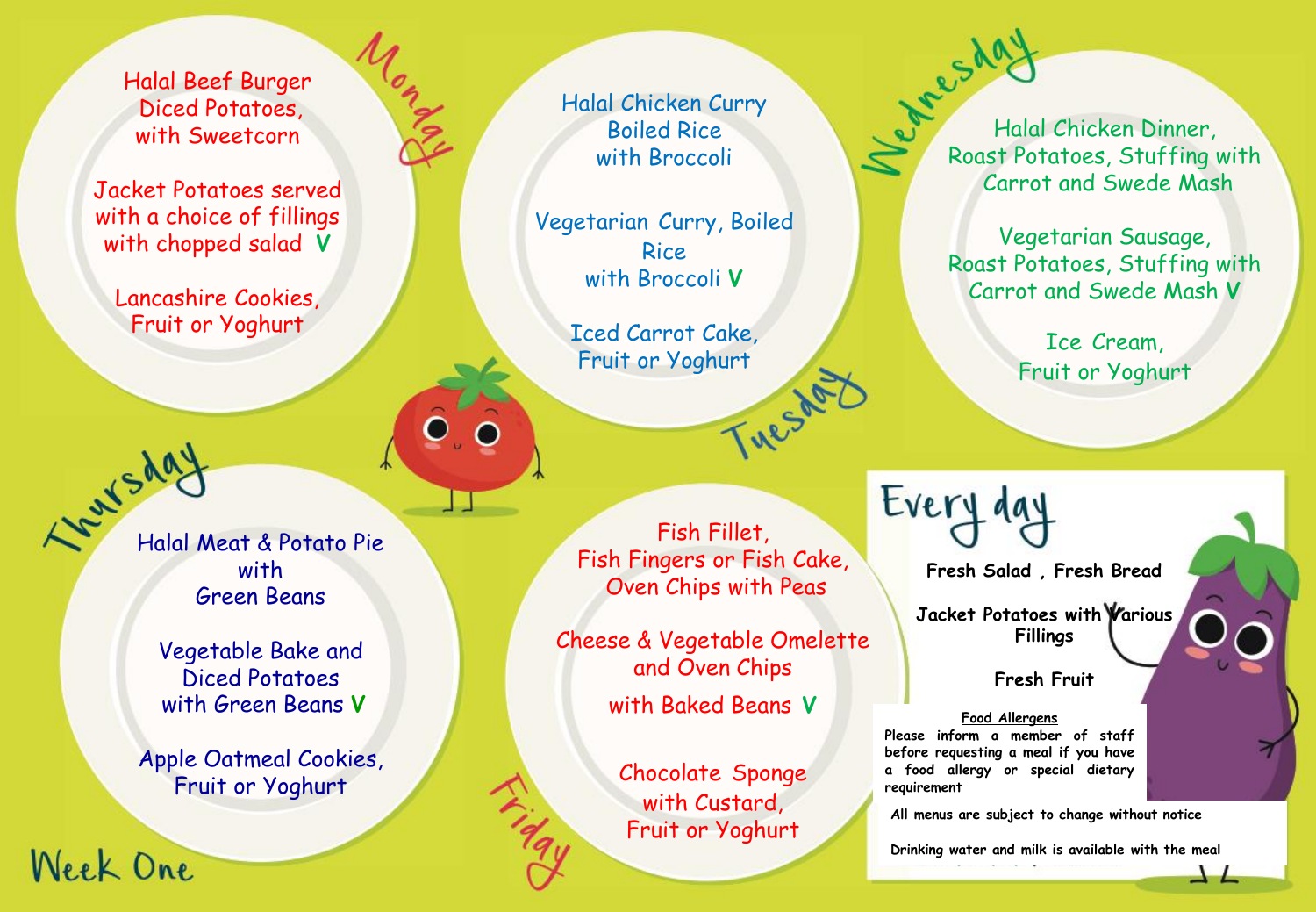Cheese & Tomato Pizza, Potato Wedges with Broccoli V

l<sub>on M</sub>

Cornflake Cookie, Fruit or Yoghurt



Week Two

Bolognese with Sweetcorn

Cauliflower and Broccoli Cheese, Diced Potatoes with Sliced Carrots **V**

> Raspberry Bun, Fruit or Yoghurt

Halal Chicken Pie Roast Potatoes with Green Beans

Vegetarian Stir Fry V with Green Beans

Strawberry Jelly, Fruit or Yoghurt

Fish Portion or Fish Cake, Oven Chips with Baked Beans

Tuesday

Pasta and Creamy Tomato Sauce **V**  With Peas

Chocolate Biscuit, Fruit or Yoghurt

Triday

Halal Sausage Potato Wedges with Baked Beans

> Vegetarian Sausage, Potato Wedges with Baked Beans V

> > Ginger Cake, Fruit or Yoghurt

**Fresh Salad , Fresh Bread** 

Every day

**Jacket Potatoes with Various Fillings** 

**Fresh Fruit** 

**Food Allergens Please inform a member of staff before requesting a meal if you have a food allergy or special dietary requirement**

**All menus are subject to change without notice** 

**Drinking water and milk is available with the meal**